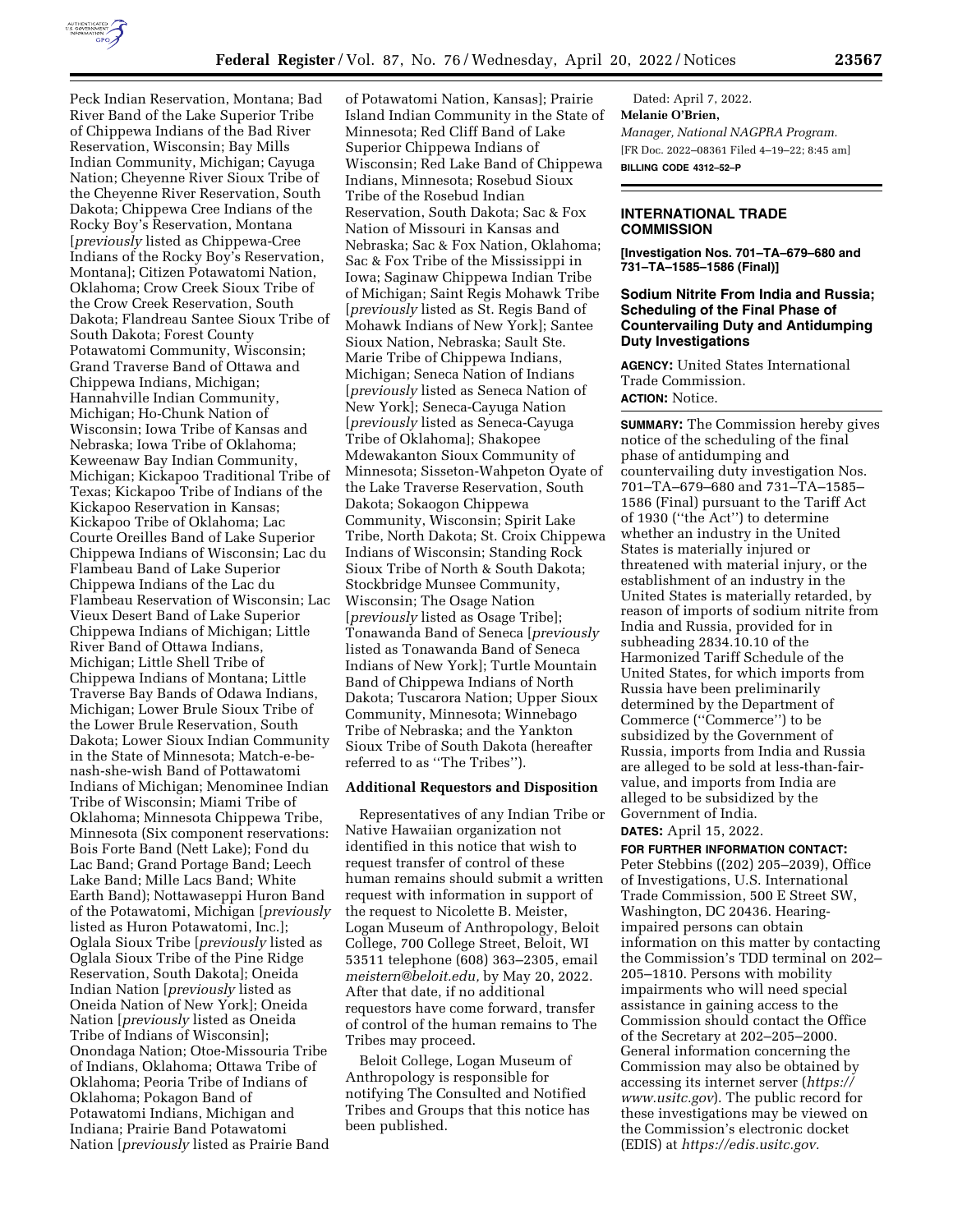## **SUPPLEMENTARY INFORMATION:**

*Scope.*—For purposes of these investigations, Commerce has defined the subject merchandise as ''sodium nitrite in any form, at any purity level. In addition, the sodium nitrite covered by these investigations may or may not contain an anti-caking agent. Examples of names commonly used to reference sodium nitrite are nitrous acid, sodium salt, anti-rust, diazotizing salts, erinitrit, and filmerine. Sodium nitrite's chemical composition is  $NaNO<sub>2</sub>$ , and it is generally classified under subheading 2834.10.1000 of the Harmonized Tariff Schedule of the United States (HTSUS). The American Chemical Society Chemical Abstract Service (CAS) has assigned the name ''sodium nitrite'' to sodium nitrite. The CAS registry number is 7632–00–0. For purposes of the scope of these investigations, the narrative description is dispositive, not the tariff heading, CAS registry number or CAS name, which are provided for convenience and customs purposes.''

*Background.*—The final phase of these investigations is being scheduled pursuant to section 705(b) of the Tariff Act of 1930 (19 U.S.C. 1671d(b)), as a result of an affirmative preliminary determination by Commerce that certain benefits which constitute subsidies within the meaning of section 703 of the Act (19 U.S.C. 1671b) are being provided to manufacturers, producers, or exporters in Russia of sodium nitrite. Commerce's determinations with respect to imports of sodium nitrite from India and Russia that are alleged to be sold at less-than-fair-value, and imports from India that are alleged to be subsidized by the Government of India are pending. The investigations were requested in petitions filed on January 13, 2022, by Chemtrade Chemicals US LLC, Parsippany, NJ.

For further information concerning the conduct of this phase of the investigations, hearing procedures, and rules of general application, consult the Commission's Rules of Practice and Procedure, part 201, subparts A and B (19 CFR part 201), and part 207, subparts A and C (19 CFR part 207).

*Participation in the investigations and public service list.*—Persons, including industrial users of the subject merchandise and, if the merchandise is sold at the retail level, representative consumer organizations, wishing to participate in the final phase of these investigations as parties must file an entry of appearance with the Secretary to the Commission, as provided in section 201.11 of the Commission's rules, no later than 21 days prior to the hearing date specified in this notice. A party that filed a notice of appearance

during the preliminary phase of the investigations need not file an additional notice of appearance during this final phase. The Secretary will maintain a public service list containing the names and addresses of all persons, or their representatives, who are parties to the investigations.

Please note the Secretary's Office will accept only electronic filings during this time. Filings must be made through the Commission's Electronic Document Information System (EDIS, *https:// edis.usitc.gov.*) No in-person paperbased filings or paper copies of any electronic filings will be accepted until further notice.

*Limited disclosure of business proprietary information (BPI) under an administrative protective order (APO) and BPI service list.*—Pursuant to section 207.7(a) of the Commission's rules, the Secretary will make BPI gathered in the final phase of these investigations available to authorized applicants under the APO issued in the investigations, provided that the application is made no later than 21 days prior to the hearing date specified in this notice. Authorized applicants must represent interested parties, as defined by 19 U.S.C. 1677(9), who are parties to the investigations. A party granted access to BPI in the preliminary phase of the investigations need not reapply for such access. A separate service list will be maintained by the Secretary for those parties authorized to receive BPI under the APO.

*Staff report.*—The prehearing staff report in the final phase of these investigations will be placed in the nonpublic record on June 7, 2022, and a public version will be issued thereafter, pursuant to section 207.22 of the Commission's rules.

*Hearing.*—The Commission will hold a hearing in connection with the final phase of these investigations beginning at 9:30 a.m. on June 21, 2022. Information about the place and form of the hearing, including about how to participate in and/or view the hearing, will be posted on the Commission's website at *https://www.usitc.gov/ calendarpad/calendar.html.* Interested parties should check the Commission's website periodically for updates. Requests to appear at the hearing should be filed in writing with the Secretary to the Commission on or before June 14, 2022. A nonparty who has testimony that may aid the Commission's deliberations may request permission to present a short statement at the hearing. All parties and nonparties desiring to appear at the hearing and make oral presentations should attend a prehearing conference to be held at 9:30

a.m. on June 17, 2022. Oral testimony and written materials to be submitted at the public hearing are governed by sections 201.6(b)(2), 201.13(f), and 207.24 of the Commission's rules. Parties must submit any request to present a portion of their hearing testimony *in camera* no later than 7 business days prior to the date of the hearing.

*Written submissions.*—Each party who is an interested party shall submit a prehearing brief to the Commission. Prehearing briefs must conform with the provisions of section 207.23 of the Commission's rules; the deadline for filing is June 14, 2022. Parties may also file written testimony in connection with their presentation at the hearing, as provided in section 207.24 of the Commission's rules, and posthearing briefs, which must conform with the provisions of section 207.25 of the Commission's rules. The deadline for filing posthearing briefs is June 28, 2022. In addition, any person who has not entered an appearance as a party to the investigations may submit a written statement of information pertinent to the subject of the investigations, including statements of support or opposition to the petition, on or before June 28, 2022. On July 19, 2022, the Commission will make available to parties all information on which they have not had an opportunity to comment. Parties may submit final comments on this information on or before July 21, 2022, but such final comments must not contain new factual information and must otherwise comply with section 207.30 of the Commission's rules. All written submissions must conform with the provisions of section 201.8 of the Commission's rules; any submissions that contain BPI must also conform with the requirements of sections 201.6, 207.3, and 207.7 of the Commission's rules. The Commission's *Handbook on Filing Procedures,*  available on the Commission's website at *https://www.usitc.gov/documents/ handbook*\_*on*\_*filing*\_*procedures.pdf,*  elaborates upon the Commission's procedures with respect to filings.

Additional written submissions to the Commission, including requests pursuant to section 201.12 of the Commission's rules, shall not be accepted unless good cause is shown for accepting such submissions, or unless the submission is pursuant to a specific request by a Commissioner or Commission staff.

In accordance with sections 201.16(c) and 207.3 of the Commission's rules, each document filed by a party to the investigations must be served on all other parties to the investigations (as